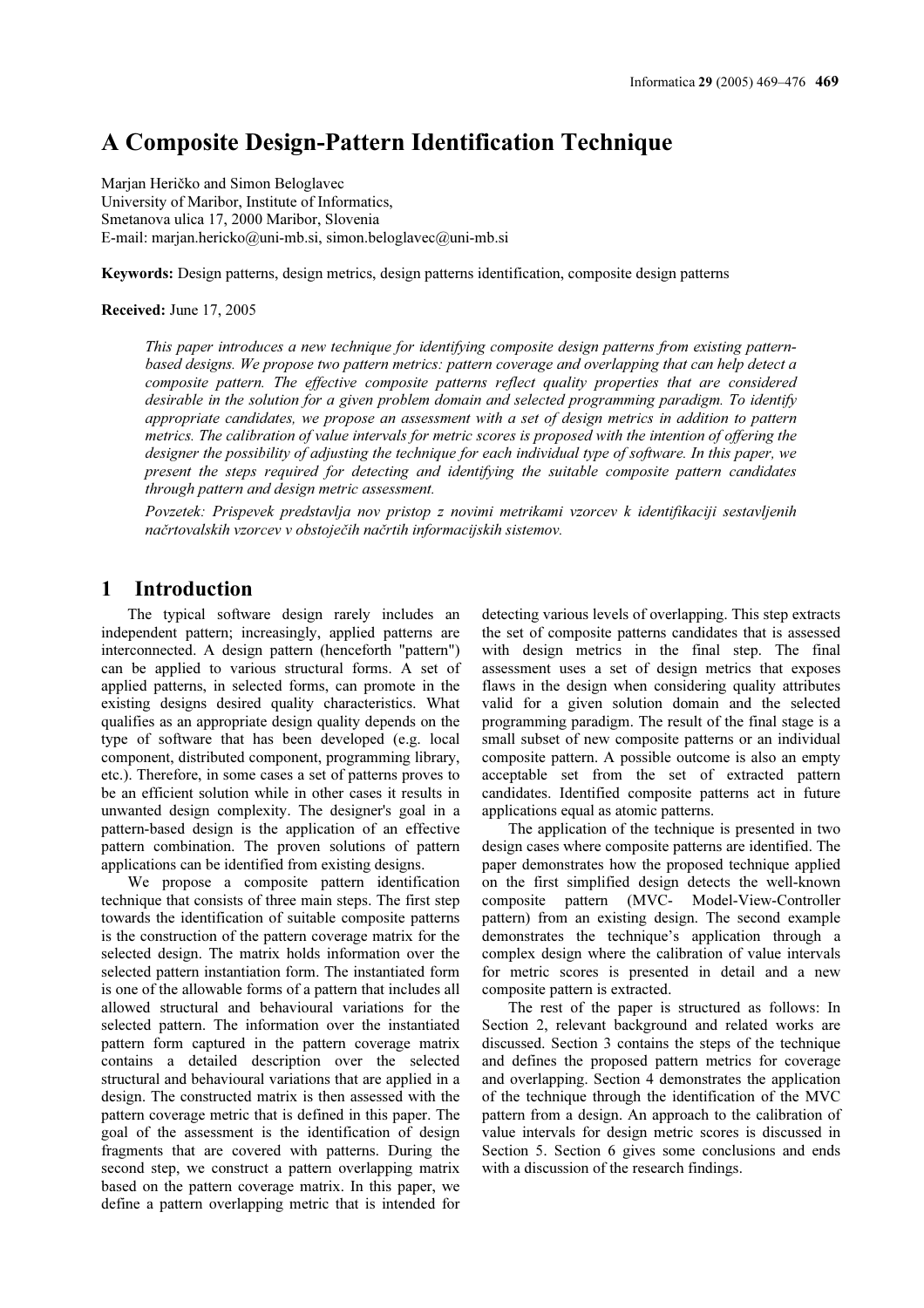### 2 Background and Related Works

To avoid ambiguity when discussing patterns, it is important that we define the term composite pattern and also define the types of patterns that are suitable for the application of the technique. The composite pattern [19] refers to a composition of patterns that have a common solution space and is not to be mistaken for the design pattern from a fundamental catalogue [1]. Patterns can be classified in many ways: lifecycle stage (requirement, analysis and design patterns) and level of abstraction (idioms, design and architectural patterns). This research focuses on design patterns and makes a clear distinction between an atomic and a composite pattern. Atomic patterns are considered to be the fundamental patterns, which build a pattern language and cannot be broken down into a set of sub-patterns. Composite patterns are a product of pattern integration that go beyond a simple composition that groups patterns without any synergy [16]. The existing research defines composite patterns in various ways. Some researchers consider a composite pattern to be a set of patterns from various architectural levels (analysis, design, implementation) [18], others focus on the dependencies between applied parts of the patterns in the design [16], [17] or on compositions that are discussed in a pattern catalogue level without considering the target design [20]. The fundamental pattern catalogue [6] also defines a set of relations that can be treated as connections in a composition. The presented technique focuses on the patterns applied into a design and considers the pattern overlapping that can be present in specific design parts. Overlapping occurs when an individual design part has a role in two different patterns. Composite patterns that are identifiable with the presented techniques all have constituents as overlapped patterns. The identification technique starts the analysis from the instantiated pattern variant in a design. The specific treatment of pattern overlapping distinguishes the presented approach from other existing attempts at composite pattern identification.

Some of the early attempts at identifying patterns from an existing solution were built exclusively from the structural information that was constructed from a source code. The fundamental presumption in such research has been that pattern extraction is possible without additional information. Many authors  $([12], [14], [16]$  and  $[22])$  use object-oriented software metrics for the purpose of identifying structural GoF patterns [6]. In the case of other pattern types, false positives can occur ([12] and [16]). False positives must be detected and inspected by the user alone. Single class metrics are used to reduce the search space in a structure. In previous research, metrics such as NOA (Number of Attributes) and NOO (Number of Operations) have appeared in various configurations. Metric scores are used for the detection of candidate classes for structural patterns. The similar usage of metrics, for detecting the structure of fundamental patterns, has been tracked by various authors [11], [16].

Patterns can be detected with the help of basic metrics on the class structure. A question has arisen in the past: does the application of patterns have an influence on software quality metric scores? In many cases, patterns promote weak coupling between classes and a greater abstraction if the impact is observed on the level of an individual pattern [7], [21], [9]. A comparison has to be carefully made while also considering various influences (other patterns, external non-pattern classes). The process of detecting composite patterns can return different results, and should be assessed on adjusted score intervals, as shown later in the paper. Design metrics, if applied properly, have proven effective as indicators of flaws and the inappropriate use of patterns in existing designs [23].

The domain and language-independent discovery of patterns is possible with the use of formal specifications, which serve as an independent meta-layer between a specific design and conceptual artefacts. A formal specification language enables the formal definition of the patterns themselves and their application [1][5]. The independence from a design paradigm is not pursued in all research [4]. While in most cases, the analysis of a source code is the leading source of data, some researchers also decided to include the data over behaviour during system run-time [7]. A demanding construction procedure with such specifications prevents researchers from utilizing other approaches. The presented technique does not require such specifications.

## 3 Proposed Technique

New editions of pattern catalogues have motivated the quest for discovering new design patterns. The expression discovery process can be ambiguous. Some research uses the expression discovery, when actually a recovery of well-known patterns is done. The identification of patterns using the proposed technique results in new composite patterns. In the presented case, we analysed existing solutions where we presumed that proven composite patterns are present. The technique is meant to be applied in cases that have already proven to be successful in the real world. We use the term identification instead of discovery, in order to stress the fact that in presented cases, composite patterns are already present and only need to be identified. Applying the technique enables the designer to select candidates from a design and identify the appropriate ones, considering the positive properties for the selected programming paradigm. The pattern-based design preserves the information on applied patterns (instantiated pattern variants and their locations in a design). The goal of the identification process in all cases is to detect the patterns that can be atomic or composite. Atomic patterns are not a result of composing existing patterns. Early research dealt with the discovery of atomic patterns, which are included in existing catalogues. Finding a new extracted pattern that can be used in future designs, like any other pattern, justifies the invested effort. The application of a composite pattern increases the pattern's usage and protects a designer from the inappropriate application of several patterns. The set of patterns can be applied in a design with many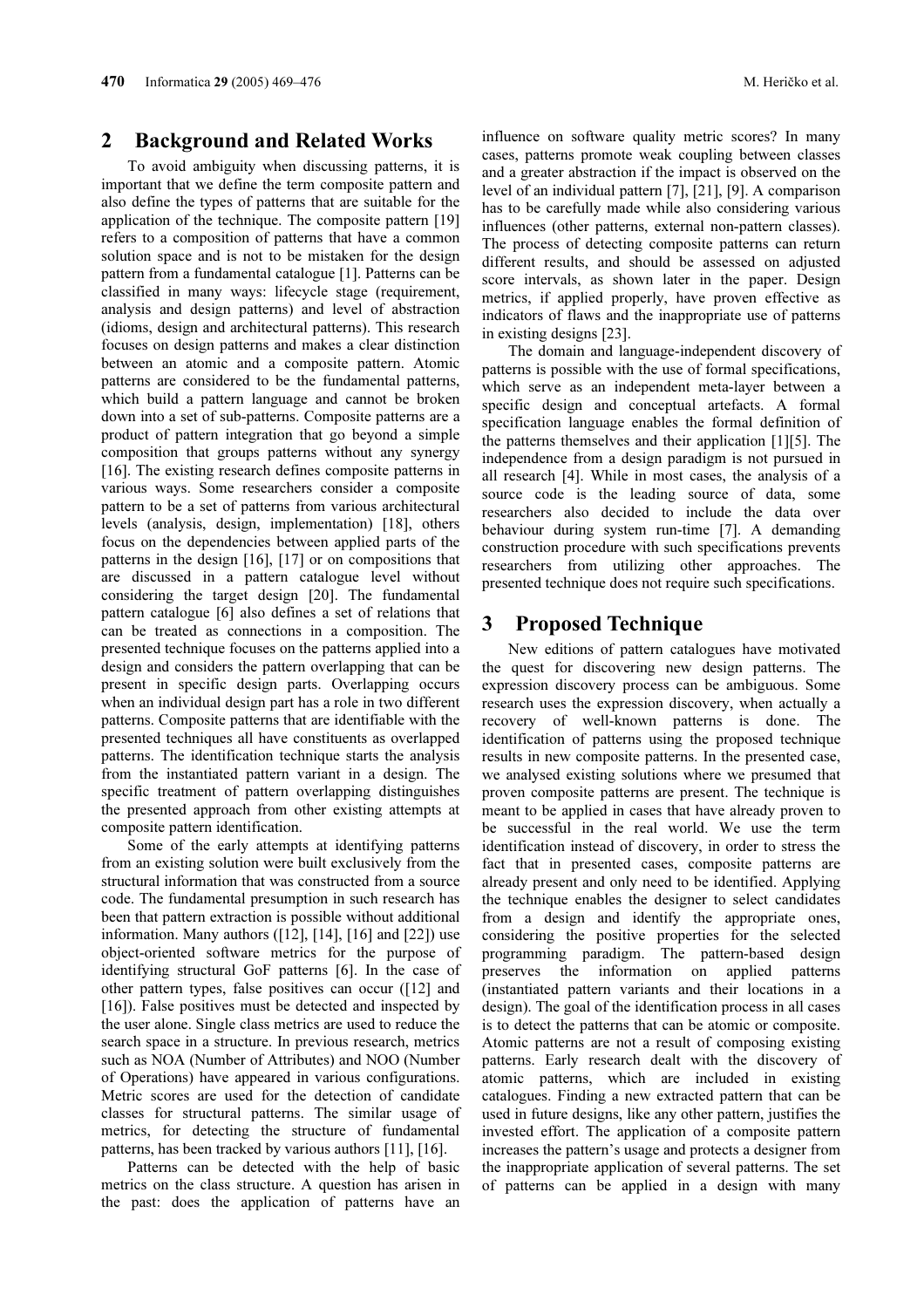variations, while the composite pattern consists of a proven solution for their application.

A single pattern can appear in different designs in many variations. Pattern catalogues suggest basic forms of a pattern while possible variations are rarely discussed in detail. Some parts of a pattern can be omitted without compromising the mission of a pattern. For example, the pattern Lightweight [1] can in some cases includes the classes that represent the unshared concrete flyweight, while in other cases these classes are omitted. In some cases, the same building element appears in different shapes. For example, the Flyweight pattern itself can be described with an abstract class or with an interface. It is to be expected that the same patterns will have a different cardinality and types of elements. This fact does not directly interfere with the presented technique. This fact should be considered during the construction of the input data for the technique. The use of a standardized template, with fixed elements for each individual pattern, is not adequate in our approach.

The variety of formats tilts many reengineering and assessment projects away from specifying patterns in their design [3], [8], [10], [15]. The information in the applied patterns is a valuable base for further analysis. The purpose of the presented method is not to identify pattern candidates through the structural information that is constructed from the program's source code. A base consists of information on a pattern's variants that are applied in a design. If existing designs preserve information over the applied patterns, we can extract the necessary data to apply the technique. In order to automate the whole procedure, a mapping facility must be constructed that translates the pattern information into the form required by the proposed technique. We avoided building a meta-level specification (formal or informal) in this research. Existing designs, known to authors, use a variety of semi-formal and formal notations for describing applied patterns. The motivation that drove this research was establishing the minimal denominator of the pattern information, where construction is feasible in all known cases.



Figure 1: Activities for a composite pattern identification

In order to perform the technique presented in Figure 1, the input data must be prepared in a prescribed manner. For all the patterns used in an observed design, the distinct variants of the pattern application should be identified with all the corresponding parts. We presume that the existing specifications of an analysed design will

allow us to identify the pattern parts in the design at the detailed level of methods and attributes. The pattern coverage matrix needs to be constructed in order to perform the remaining steps. The matrix values are calculated as pattern metric scores. The pattern coverage metric is defined in the following chapter. The values in the matrix enable the elimination of uncovered design parts from further analyses. They also constitute the base for detecting the overlapping of applied patterns, as calculated and assessed in the overlapping matrix. Only the parts of the design that are actually covered with patterns should be considered. Other parts are not important in the further identification process. The matrix data on pattern coverage serves for the detection of pattern overlapping. The reasoning behind treating overlapping as a key data in the discovery process is explained in Section 4. In some cases, analyses of the pattern overlapping matrix produces only one composite pattern candidate that includes all patterns, which appear in the design. To avoid the extreme case of accepting a whole design as a pattern, the strength of overlapping should also be inspected. Later in the paper, we define the strength levels for overlapping. Patterns with weak overlapping can be eliminated from the candidate pool. If all patterns are connected with the same strength of overlapping, this combination becomes the only composite pattern candidate. The type of software that is being developed dictates the attributes, which can be expressed through design metric scores. When multiple candidates are present in a set of detected composite patterns, the design metric assessment eliminates the unsuitable candidates. The assessment is also reasonable in cases when there is only one candidate for a composite pattern. The purpose of the assessment is to examine the candidates' suitability with regard to the quality characteristics implied by a solution domain. The technique does not behave as a decision function that result in one candidate only. The number of final candidates depends on the calibration of allowed value intervals for metric scores. The designer's decision is to accept all the positive candidates or only the most appropriate ones considering the metric scores.

Designers try to avoid the realization of the following statement: "Patterns usually lead to an increased number of software artefacts, which normally increases the static complexity of a software system considerably" [23]. A high level of overlap in a pattern prevents the undesired increase of artefacts. Upholding this level forces the designer, with each new pattern application, to integrate a new pattern well into the design.

There is no standardized definition for the "glue" between patterns in a composition. If the connecting glue is presented by the interaction-dependency between the pattern parts of various patterns there are as many candidates to be considered as the composites [16]. If the analysis encompasses the abstraction level of an interface (all public patterns are taken into consideration) or an implementation (all detailed structures are considered), an excessive amount of interaction is to be expected. Observing patterns as a whole in a design, it appears that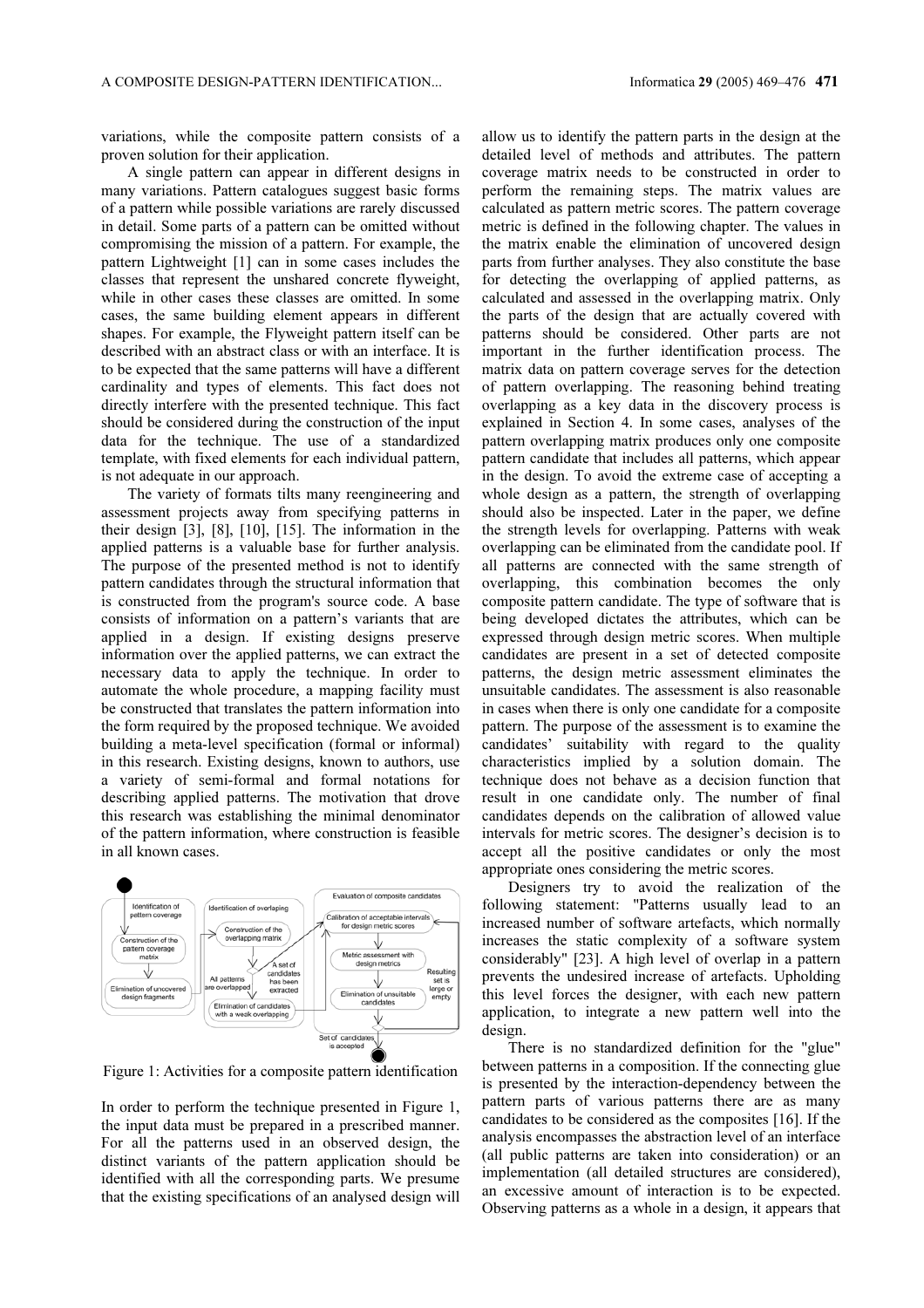all the patterns are connected through some interactions. An alternative presents the relationships that are defined by the pattern catalogue. Using these relationships between patterns, like glue in a composite, significantly reduces the possible combinations. However, no standardized set of pattern relations is defined when considering multiple catalogues. This reduces the space for pattern detection on an individual pattern language with the presumption that there is an appropriate set of relationships available. There is also another downside to this approach – instantiated pattern variants are not considered. We followed the idea in the statement: "Integrated patterns should show synergy that makes the composition more than just the sum of its parts" [16]. Our interpretation of a pattern synergy concept is as follows: The individual pattern parts in a composite should provide more pattern functionality than they provide when applied separately. The guideline for good synergy between patterns, in a composition, can be found in the level of pattern overlapping. The patterns in a composite can overlap. An individual part of such a design has various roles in used patterns. Overlapping can be observed on all the building parts of a pattern that are suggested in a pattern definition. A high level of overlapping indicates strong integration between individual patterns. Henceforth, we will define composite patterns as a set of patterns that are connected with the overlapping parts. When overlapping between patterns is detected, the candidates for composites can be extracted.

The data needed for pattern coverage and pattern overlapping presentation requires that patterns applied in a design be conceived as sets of the connected building elements, which include classes, interfaces, methods and attributes. The methods and attributes, which are prescribed by a pattern, present the building parts for pattern classes and pattern interfaces. Classes and interfaces are referred to as the main elements of a pattern or a design, while the methods and attributes of a class or interface are referred to as sub-elements of a pattern or a design. The pattern coverage matrix precisely defines the form of instantiated patterns in individual design fragments. The matrix can be presented on a whole pattern, an element or a sub-element level of detail. For reasons of clarity, we will present only a small fragment of the sample design on a detailed level.

Let  $p^s = \langle e^s_1, ..., e^s_i \rangle$  be a pattern  $p^s$  where  $e^s_x$  is an element of the pattern  $p^s$ . For each  $e^s$ <sub>x</sub> there are an array of sub-elements  $e^{s_x} = \langle s_1, ..., s_j \rangle$  where  $e^{s_x}$  is a subelement of the pattern  $p^s$ . The design can be presented in a similar way. Let  $d = \langle e^d_1, ... e^d_m \rangle$  be a design or a design fragment. For each  $e^d$ <sub>x</sub> there are an array of design subelements as in the pattern  $e^d_x = \langle s^d_1, ..., s^d_n \rangle$ . A main element of a design (class or interface) can be covered with the multiple pattern elements that belong to various patterns. In the overlapping matrix, the columns represent pattern parts, while the rows represent design parts. The matrix can be presented through various detail levels, which reveal the pattern coverage on a level that is appropriate to perform analyses. On a sub-elemental level, the matrix values can only be presented with the values of 0 or 1. The value 1 means that a sub-element of

the pattern is instantiated in the sub-element that is presented in a matrix row. On the main elemental level, the idea is to determine how many pattern sub-elements (attributes and methods) cover the main element of a design. The value is the sum of the coverage. On the whole pattern level, the values as expected represent the sum of all main element coverage. The previously described coverage values are defined by the following formulas:

(1) ⎭  $\left\{ \right.$ ⎫  $\overline{a}$  $\begin{cases} 1 & s_y \rightarrow s_x^d; s_x^d \in d \wedge s_y \in \end{cases}$  $\begin{pmatrix} s_x^d, s_y \end{pmatrix} = \begin{cases} 1 & s_y & s_x^s, s_x \in \mathcal{U} \ 0 & otherwise \end{cases}$  $s_{sub-sub} (s_x^d, s_y) =\begin{cases} 1 & s_y \rightarrow s_x^d; s_x^d \in d \wedge s_y \in p \\ 0 & otherwise \end{cases}$  $\text{cov}_{\text{sub-sub}}(s_x^d, s_y) = \begin{cases} 1 & s_y \rightarrow s_x^d; \\ 1 & s_y \rightarrow s_y^d. \end{cases}$ 

(2) 
$$
\text{cov}_{\text{main-sub}}(e_x^d, s_y) = 1 + \sum_i \text{cov}_{\text{sub-sub}}(s_i^d, s_y)
$$

(3) 
$$
\text{cov}_{\text{main-min}}(e_x^d, e_y) = \sum_i \text{cov}_{\text{main-sub}}(e_x^d, s_i)
$$

(4) 
$$
\text{cov}_{\text{main-patten}}(e_x^d, e_y) = \sum_i \text{cov}_{\text{main-main}}(e_x^d, e_i)
$$

Formula 1 is used to determine coverage between the sub-elements of a particular pattern and the sub-elements of a design. The value 1 in formula (2) is added because a class or interface should also be counted as an element. For representing the matrix in all coverage details, the following formulas are also necessary:

(5) 
$$
\text{cov}_{\text{sub-mail}}(s_x^d, e_y) = 1 + \sum_i \text{cov}_{\text{sub-sub}}(s_x^d, s_i)
$$

(6) 
$$
\text{cov}_{sub-partern}(s_x^d, p) = \sum_i \text{cov}_{sub-min}(s_x^d, e_i)
$$

The coverage on the whole design is not important because it results in the number of all pattern parts in a pattern. Thus, it is meaningless, since we are interested in those parts of a design that are strongly related to applied patterns. Pattern coverage (cov) is the first of the two pattern-based metrics we proposed in this paper. To demonstrate the use of the defined coverage metric, we will use a sample design, presented in Figure 2. As we can see, the well-known MVC [13] composite pattern has been applied. The MVC pattern integrates three atomic patterns: Observer, Strategy and Composite [1].



Figure 2: Sample design (the MVC pattern design)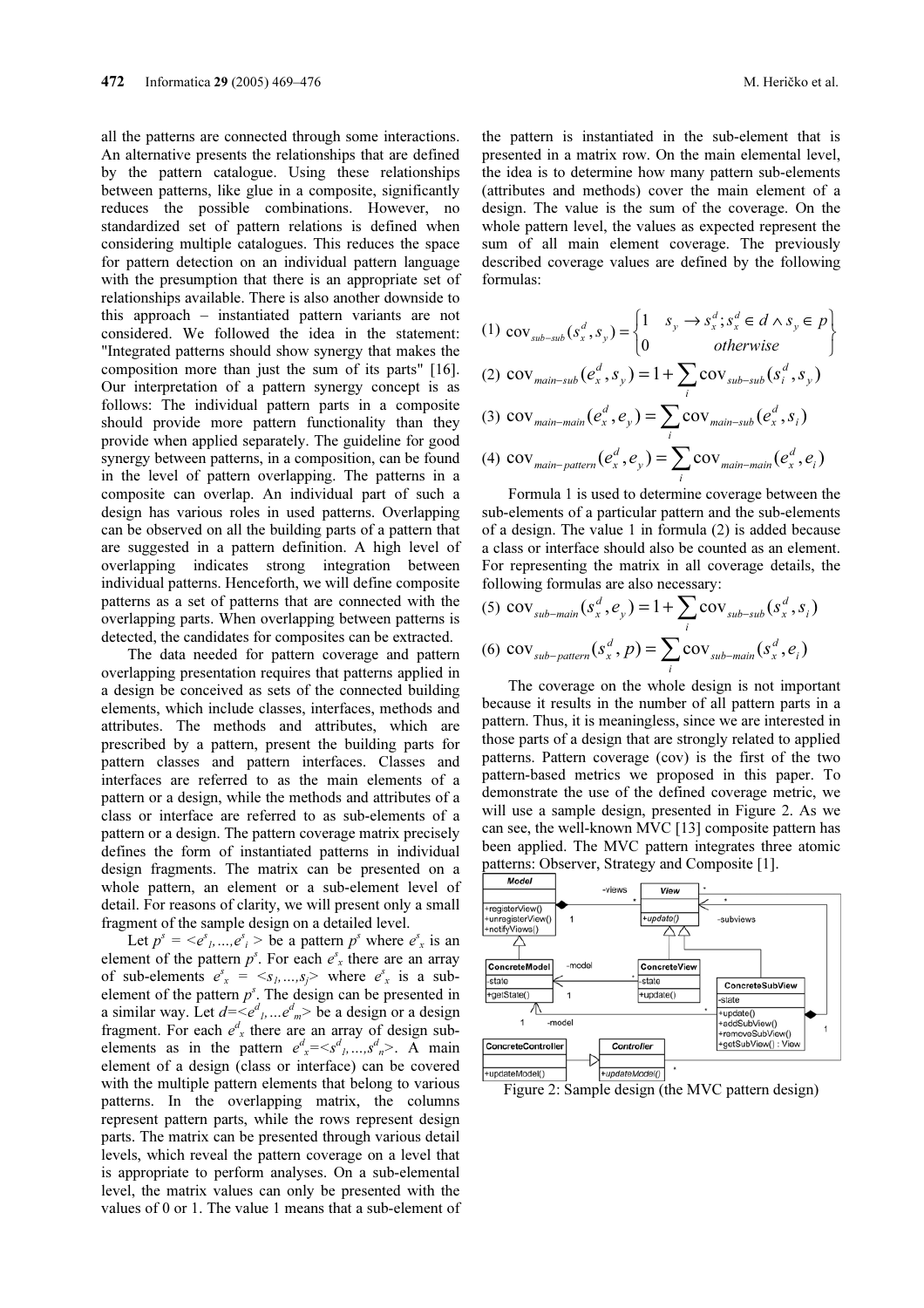|                           |           |                          |         |          | Concrete |
|---------------------------|-----------|--------------------------|---------|----------|----------|
| Design / Pattern (cov)    | Composite | <b>Observer Strategy</b> | Context | Strategy | Strategy |
| Model                     |           |                          |         |          |          |
| <b>ConcreteModel</b>      |           |                          |         |          |          |
| View                      |           |                          |         |          |          |
| ConcreteView              |           | Δ                        |         |          |          |
| state                     |           |                          |         |          |          |
| model                     |           |                          |         |          |          |
| update                    |           |                          |         |          |          |
| ConcreteCompositeView     | ĥ         | Δ                        |         |          |          |
| Controller                |           | ŋ                        |         |          |          |
| <b>ConcreteController</b> |           | ŋ                        |         |          |          |

Table 1: Pattern coverage for sample design

Table 1 contains pattern coverage values with various level of details for a sample design (Figure 2). With the previously defined formulas (1-6) we calculated tablecell values only. The main design element ConcreteView is presented on a sub-elemental level of details. The pattern Strategy is presented on the main-element level. We propose that the level of detail be adjusted by the designer, as regards the desired clarity level of the presentation. The pattern coverage matrix that is presented in an appropriate level of detail proves useful when presenting how parts of a pattern are instantiated in a particular design.

From the main-element level of details for the pattern Strategy, we can notice that the design class View represents the context in the Strategy pattern, for which different strategies can be available. In the sample design, only one concrete strategy is present and is instantiated in the design class "ConcreteController". The basic behavior of the strategy is defined in the pattern with the class Strategy that is instantiated in the design class "Controller". The inspection of the sub-elemental level of detail for the design class ConcreteView shows that the attributes "state" and "model" have a role in the pattern Observer, while the update() method appears to have a role in both the Composite and Observer patterns.

As presented, some design elements are covered with multiple patterns. We use the term pattern overlapping in cases where an individual design part is covered with multiple patterns. Pattern overlapping can be observed, in a similar way as pattern coverage, in various levels of detail. Pattern overlapping is meaningful when observed in different patterns. Let  $s_x$ ,  $s_y$  be a sub-elements and  $e_x$ ,  $e_y$  a main-elements of distinct pattern applications  $p^x$ ,  $p^y$ for a same pattern:

$$
\forall x, y; s_x, e_x \in p^x \land s_y, e_y \in p^y \land x \neq y.
$$

If in a design there are two applications of the same pattern, these patterns are considered as different and an overlapping value can be calculated. We applied the following formulas:

(7) 
$$
ovl_{sub-sub}(s_x, s_y) = \begin{cases} 1 & s_x \to s^d \land s_y \to s^d; \exists s^d \in d \\ 0 & otherwise \end{cases}
$$
  
(8) 
$$
ovl_{sub-man} (s_x, e_y) = 1 + \sum_i ovl_{sub-subsub} (s_x, s_i)
$$

$$
(9) \text{ } ovl_{\text{main-mail}}(e_x, e_y) = \sum_{i} ovl_{\text{sub-mail}}(s_i, e_y)
$$

$$
(10) \text{ } ovl_{\text{main-patten}}(e_x, p^y) = \sum_i ovl_{\text{main-main}}(e_x, e_y)
$$

(11) 
$$
\text{ovl}_{pattern-pattern}(p^x, p^y) = \sum_i \text{ovl}_{main-pattern}(e_x, p^y)
$$

Formula (7) defines overlapping on its basic subelemental level. In formula (9) we provided a joint formula for the overlapping of the two main pattern elements. Overlapping is also assessed on a whole pattern level in formula (11). The remaining formulas (8) and (10) enable the calculation of a presentation on various detail levels.

| Pattern (ovl)        | Composite Observer Strategy |    |  |  |
|----------------------|-----------------------------|----|--|--|
| Composite            |                             | 10 |  |  |
| Observer             | 10                          |    |  |  |
| ObserverPart         |                             |    |  |  |
| ConcreteObservedPart |                             |    |  |  |
| Observer             |                             |    |  |  |
| ConcreteObserver     |                             |    |  |  |
| Strategy             |                             |    |  |  |
|                      |                             |    |  |  |

Table 2: Pattern overlapping matrix for the sample design

Table 2 lists scores for the overlapping metric. The pattern Observer is shown on a main-element level of detail. To express how strong the overlapping is between two patterns we define a pattern metric, the overlapping factor. Let  $n_{px}$  and  $n_{py}$  be the number of all the pattern parts (main and sub-elements) for the patterns  $p^x$  and  $p^y$ . The overlapping factor fovl between these patterns can be expressed as:

(12) 
$$
fovl_{pattern-pattern}(p^x, p^y) = \frac{ovl_{pattern-pattern}(p^x, p^y)}{n_{px} + n_{py}}
$$
  
\n
$$
\frac{P_{\text{pattern}}(fov)}{P_{\text{component}}(fov)}} = \frac{covl_{pattern-pattern}(p^x, p^y)}{0.05}
$$
\n
$$
\frac{P_{\text{pattern}}(fov)}{S_{\text{strategy}}}
$$

Table 3: Pattern overlapping factors

Table 3 shows values for the factor of overlapping that is calculated on the base of results from the Table 2. The scores show that if the pattern  $p^x$  overlaps with the pattern  $p^y$  it is also true that  $p^y$  overlaps with  $p^x$ . For this reason, we omit a redundant calculation of these elements if the table is observed as a matrix. The numbers of pattern parts are stated in brackets near the pattern name. The results show that in the MVC pattern all elements are connected through overlapping. The overlapped patterns are the appropriate candidates for new composites.

#### 4 The Overlapping Detection

In the previously presented sample design, the MVC pattern has been detected. The calculated values for the overlapping factor show different strengths between used patterns. These strength levels can serve for the extraction of smaller pattern candidates that show high integration, if overlapping factor is considered. The following example is a design with five applied patterns. The intention is to demonstrate a possible reduction of a pattern candidate's size in the situation where all pattern parts appear to build a single composite pattern. From the patterns applied in a design, the designer should identify the suitable composite pattern candidate that appears to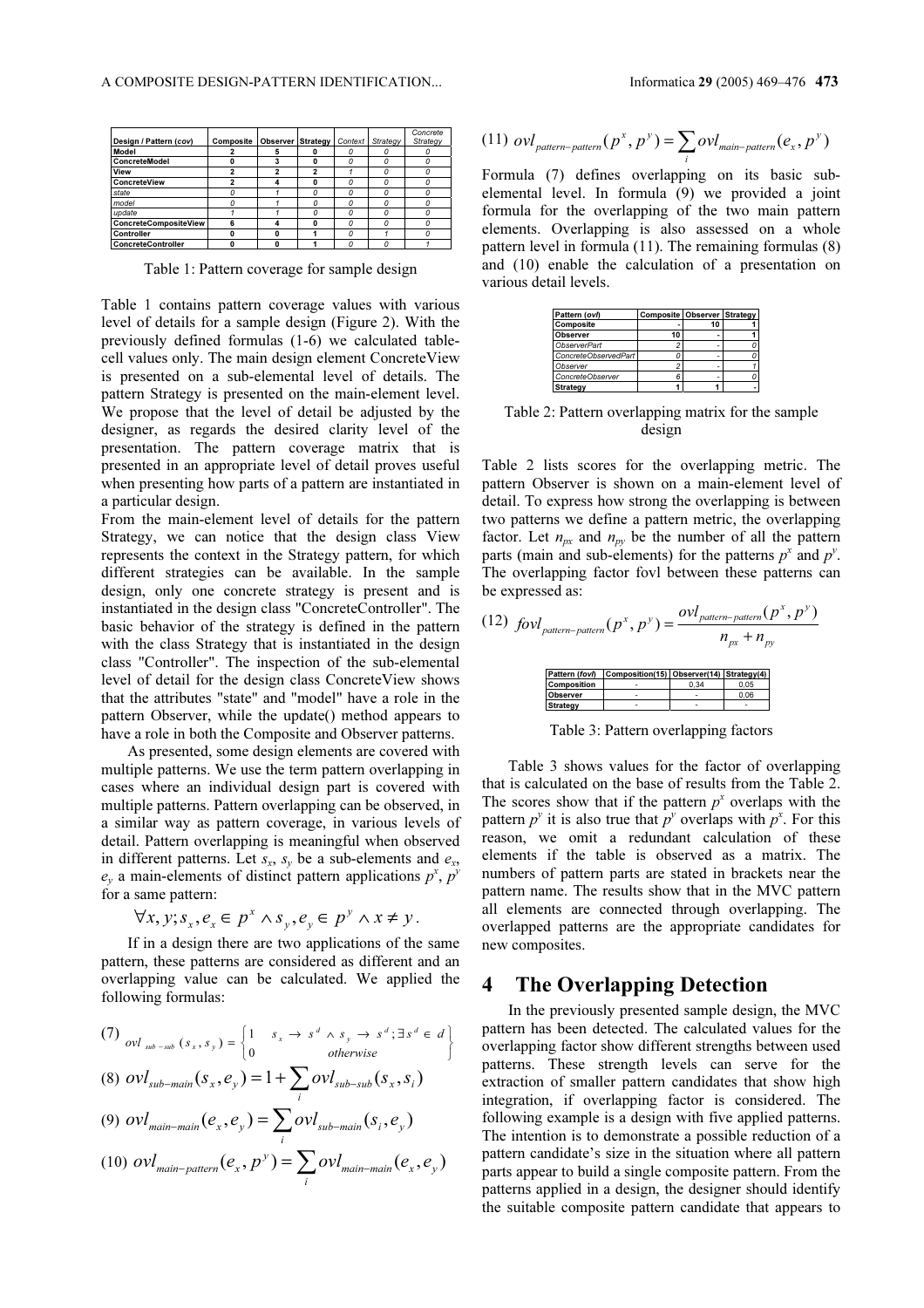have the strongest overlapping between involved patterns.



Figure 3: Sample design (the MVC pattern design)

Figure 3 shows a design for the bill of material component (BoF). The following patterns are applied: Decorator, Command, Composite, Visitor and Flyweight. The Composite pattern enables the building of a composite BoF. There are the three possible compositions that can appear in the BoF: "GraphicalSubsystem", "ProcessorSubsystem" and "MainBoard". A final leaf component is represented by the instances of the class "BuildPart". The client façade is presented by the class "Client". The Façade pattern is not explicitly exposed explicitly in the further analysis. The Flyweight pattern introduces a pool of instances for the building parts. This prevents the redundancy of objects that construct a large BoF. The Decorator pattern is introduced to later enable a dynamic adding of functionality to the class "ComputerComponent". The Visitor, in combination with the Command, enables the execution of individual calculations of the individual building parts for the BoF. To extract the most suitable composite pattern it is recommended to isolate parts with a high level of overlapping.

| Overlapping / Patterns   Dekorator   Command |  | Composite | Visitor Flyweight |
|----------------------------------------------|--|-----------|-------------------|
| CommandBilling                               |  |           |                   |
| Command                                      |  |           |                   |
| Client                                       |  |           |                   |
| ComponentFactory                             |  |           |                   |
| ComputerComponent                            |  |           |                   |
| <b>BuildPart</b>                             |  |           |                   |
| <b>MainBoard</b>                             |  |           |                   |
| ProcessorSubsystem                           |  |           |                   |
| GraphicSubsystem                             |  |           |                   |

Table 4: Pattern overlapping matrix

Table 4 shows the pattern coverage in the given component design. A brief analysis of the calculated values indicates a strong overlapping in some cases. To distinguish between different overlapping levels, we propose following value intervals for pattern overlapping factors that can present a base for the classification. We have defined three levels of overlapping: weak  ${0 \leq fov \leq 0,3}$ , medium  ${0,3 \leq fov \leq 0,5}$  and strong  $\{x>0,5\}$ . The intervals were defined based on our experiences and an analysis of various designs. The scores for the detected MVC pattern in the previous example indicate a weak overlap between the pattern Strategy and the other two patterns. A medium overlap exists between the patterns Composition and Observer. Reduction should be considered in cases where the candidate pattern appears to be over-specialized. The trash point should be determined by the designers, based on their experience.

| Pattern (fovl) |      | Dekorator   Command   Composition   Visitor   Flyweight |      |      |
|----------------|------|---------------------------------------------------------|------|------|
| Dekorator      | 0.16 | 0.21                                                    | 0.26 | 0.23 |
| Command        |      | 0.24                                                    | 0.38 | 0.43 |
| Composition    |      |                                                         | 0.52 | 0.79 |
| Visitor        |      |                                                         |      | 0.89 |
| Flyweight      |      |                                                         |      |      |

Table 5: Pattern overlapping factors

Table 5 shows pattern overlapping factors for the BoF components. In some designs, such a table can become large and unclear. To achieve a clearer overview we propose a graphical representation of the overlapping levels.



Figure 4: Graphical representation of overlapping levels

The lines that connect the patterns show the strength of the pattern overlap. In Figure 4, weak overlapping is indicated with a dotted line, medium with a dashed one, and strong overlap with a solid line. In the presented case, the Decorator pattern can be omitted from the composite pattern candidate if weak overlapping is not considered. To confirm the suitability of the composite pattern candidate, a design metric assessment should be performed.

In some cases, multiple existing designs have to be reviewed and analysed and the designer has to select suitable composite pattern candidates. If various levels of strength in overlapping are detected, then only the patterns connected with a medium or strong overlap should be considered in the further analysis.

#### 5 Assessment of Candidates

According to the proposed technique, composite pattern candidates should be validated in the final stage. Validation is performed in the form of an assessment with the selected design metrics. The acceptance criteria should be defined based on the design metric scores that are specific for the solution space and the targeted type of software. The metric assessment eliminates unsuitable candidates in the final stage of the composite pattern identification procedure. The interval for the individual metric has to be calibrated to meet the expected property values for the given solution space and design paradigm. The sets of metrics are specific for the individual programming paradigm. Selected metrics in a set vary regarding the type of software that is developed.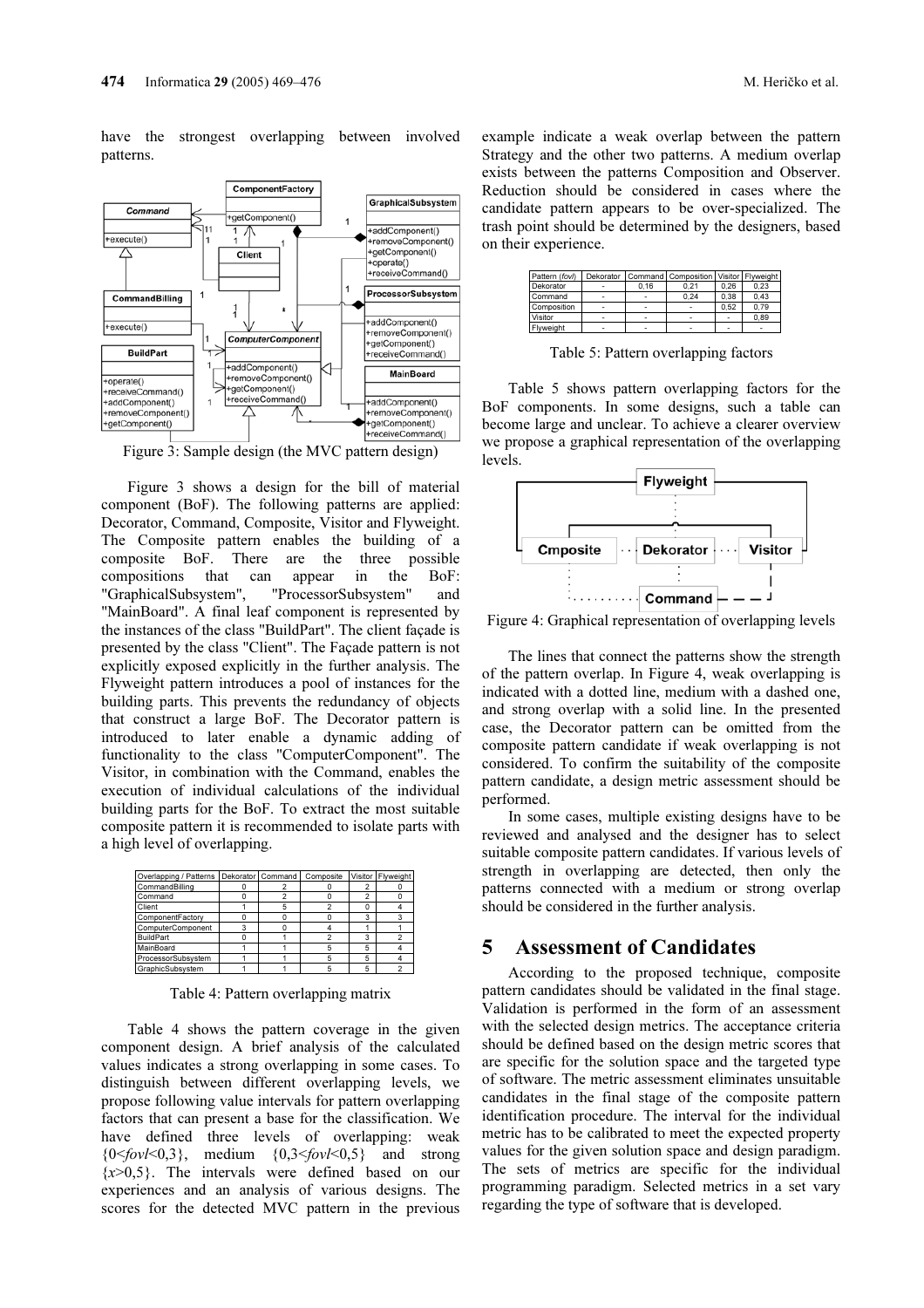The metric assessments used in an appropriate design stage help detect weaknesses in a design. Their application in the re-engineering phase helps to analyse the suitability of the design fragments. Only metrics that are influenced by the pattern application are stressed. Patterns, if assessed individually, promote a weak coupling and higher abstraction levels, which reflects on metric scores. Expected scores should reflect the desired qualities for the type of software (for a given problem domain and/or solution space). We propose a calibration of the targeted acceptance intervals for the each particular case. Defined intervals should reflect the properties that are expected to be met. For example: patterns that help build individual components should allow inherent coupling, and promote re-usability of the whole structure instead of re-usability on an individual class level. To prevent the influence of non-pattern elements, the design metric assessment is performed on isolated design fragments. Those that are influenced by a pattern application in the design phase of software development.

# 6 Conclusions

This paper presented the technique for identifying composite patterns in existing pattern-designs. The identification process encompasses various metric assessments. We have introduced two pattern-based metrics that enabled us to assess design fragments. While other existing researchers propose pattern identification through source code metrics, the presented technique performs assessments on the pattern level. With a sample design, we have demonstrated that the technique is also able to identify well-known composite patterns such as MVC. The identification of composite patterns, i based on pattern metrics, can result in multiple pattern candidates. To confirm if the given candidates are suitable, an additional assessment with design metrics was proposed. The goal of this assessment was to identify the most suitable candidate. A designer specifies acceptable intervals for selected metric scores that reflect the properties of a design fragment. The final result of performing the steps of the technique is composite candidates with metric scores within acceptable intervals. We have demonstrated a sample calibration of intervals for metric scores with the sample design of a component.

Through the application of the presented technique, new composite patterns can be identified in existing designs. Identified patterns can enhance the existing fundamental catalogues and provide good practice for how to apply a group of atomic patterns in similar solution spaces. This technique distinguishes itself from existing approaches of pattern identification through the use of combined assessment with pattern and design metrics. The technique can also be modified for the identification of composite anti-patterns. An additional repository of anti-patterns could prove useful in forward engineering, when the composition of patterns is required.

## References

- [1] J. Bazan, J. F. Peters, A. Skowron, N. Hung Son, M. Szczuka, Rough set approach to pattern extraction from classifiers, Electronic Notes in Theoretical Computer Science, Volume 82, Issue 4, March, 2003, p. 1-10.
- [2] S. Chidamber, C. Kemerer, A metric suite for object-oriented design, IEEE Transactions on Software Engineering 20(6), 1994, p. 476-493.
- [3] J. Dong, Adding pattern related information in structural and behavioral diagrams, Information and Software Technology, Volume 46, Issue 5, 15 April 2004, p. 293-300.
- [4] A. H. Eden, A. Yehudai, J. Y. Gil, Precise specification and automatic application of design patterns, Proceedings of the 1997 International Conference on Automated Software Engineering ASE'97, 1997.
- [5] J. Fabry, T. Mens, Language-independent detection of object-oriented design patterns, Computer Languages, Systems & Structures, Volume 30, Issues 1-2, April-July 2004, p. 21-33.
- [6] E. Gamma, R. Helm, R. Johnson, J. Vlissides, Design patterns – elements of reusable objectoriented software, Addison-Wesley, Reading, MA, 1995.
- [7] B. Henderson-Sellers, Object-oriented metrics: Measures of complexity, Prentice-Hall, 1996.
- [8] H. Huang, S. Zhang, J. Cao, Y. Duan, A practical pattern recovery approach based on both structural and behavioral analysis, Journal of Systems and Software, Volume 75, Issues 1-2, 15 February 2005, p. 69-87.
- [9] B. Huston, The effects of design pattern application on metric scores, Journal of Systems and Software, Volume 58, Issue 3, 15 September 2001, p. 261- 269.
- [10] D. K. Kim, R. France, S. Ghosh, A UML-based language for specifying domain-specific patterns, Journal of Visual Languages & Computing, Volume 15, Issues 3-4, June-August 2004, p. 265- 289.
- [11] H. Kim, C. Boldyre, A method to recover design patterns using software product metrics, 6th International Conference, ICSR-6, Austria, Lecture Notes in Computer Science 1844, 2000, p. 318-335.
- [12] K. A. Kontogiannis, R. DeMori, E. Merlo, M. Galler, M. Bernstein, Pattern matching for clone and concept detection, Automated Software Engineering vol. 3, no. 1-2, July 1996, p. 77-108.
- [13] G. E. Kramer, S. T. Pope, A cookbook for using the model-view-controller user interface paradigm in Smalltalk-80, Journal of Object-Oriented Programming 1, August/September 1988, p. 26-49.
- [14] C. Krämer, L. Prechelt, Design recovery by automated search for structural design patterns in object-oriented software, Proceedings of Working Conference on Reverse Engineering, Monterey, USA, IEEE CSPress, 1996.